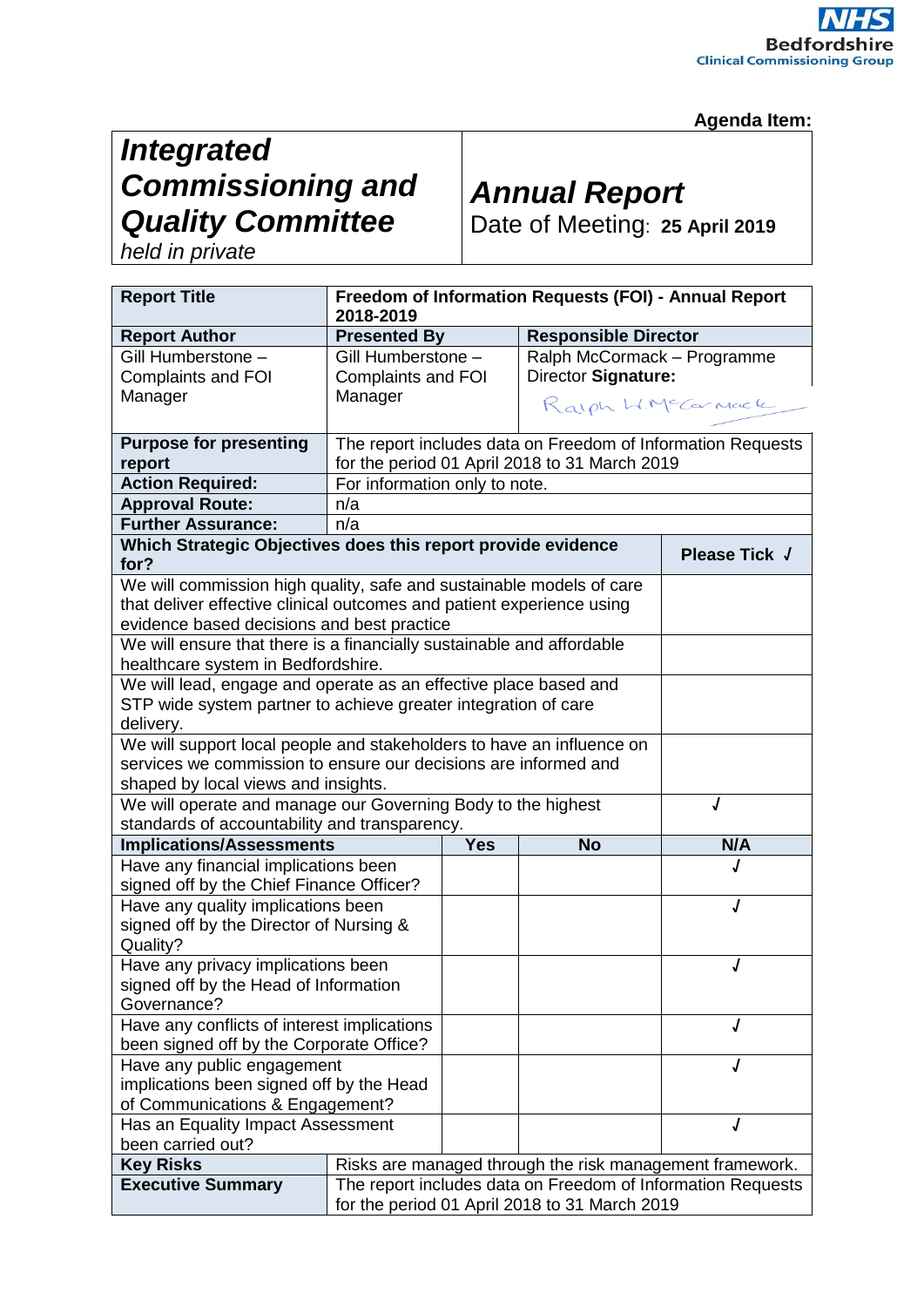### *Contents*

- 1. Introduction
- 2. FOI overview
- 3. Departments
- 4. Public Interest Tests (PIT)
- 5. Internal Reviews
- 6. Information Commissioners Office (ICO)
- 7. Publication

#### **1. Introduction**

Freedom of Information Act came in effect in 2000 and gives members of the public the right to access recorded information held by public sector organisations. The aim of the Act is to create greater openness in public services and is a commitment to inform people how public authorities make operational decisions and how public money is spent. This commitment is supported by Bedfordshire Clinical Commissioning Group (BCCG) and our FOI policy is fully compliant with our statutory responsibilities under the Act. FOI requests must be in writing and organisations must respond within 20 working days.

#### **2. FOI Overview**

A total of **262** FOI requests were received for 2018/2019, compared to **289** in 2017/2018. **8** breached the 20 working day statutory response timeframe (3%) - reason for breaches: *Delay in receiving internal responses*.

In addition, the Patient Experience and FOI Officer has managed **243** FOI requests on behalf of Luton CCG for 2018/19, bringing the total to **505.**

| <b>BCCG FOIS</b><br>2018/2019 | <b>Received</b> | <b>Issued</b> | <b>Breached</b> |
|-------------------------------|-----------------|---------------|-----------------|
| Q1                            | 64              | 58            |                 |
| Q <sub>2</sub>                | 80              | 77            |                 |
| Q <sub>3</sub>                | 53              | 55            |                 |
| Q4                            | 65              | 55            | 2               |
| <b>Totals</b><br>2018/2019    | 262             | 245           | 8               |